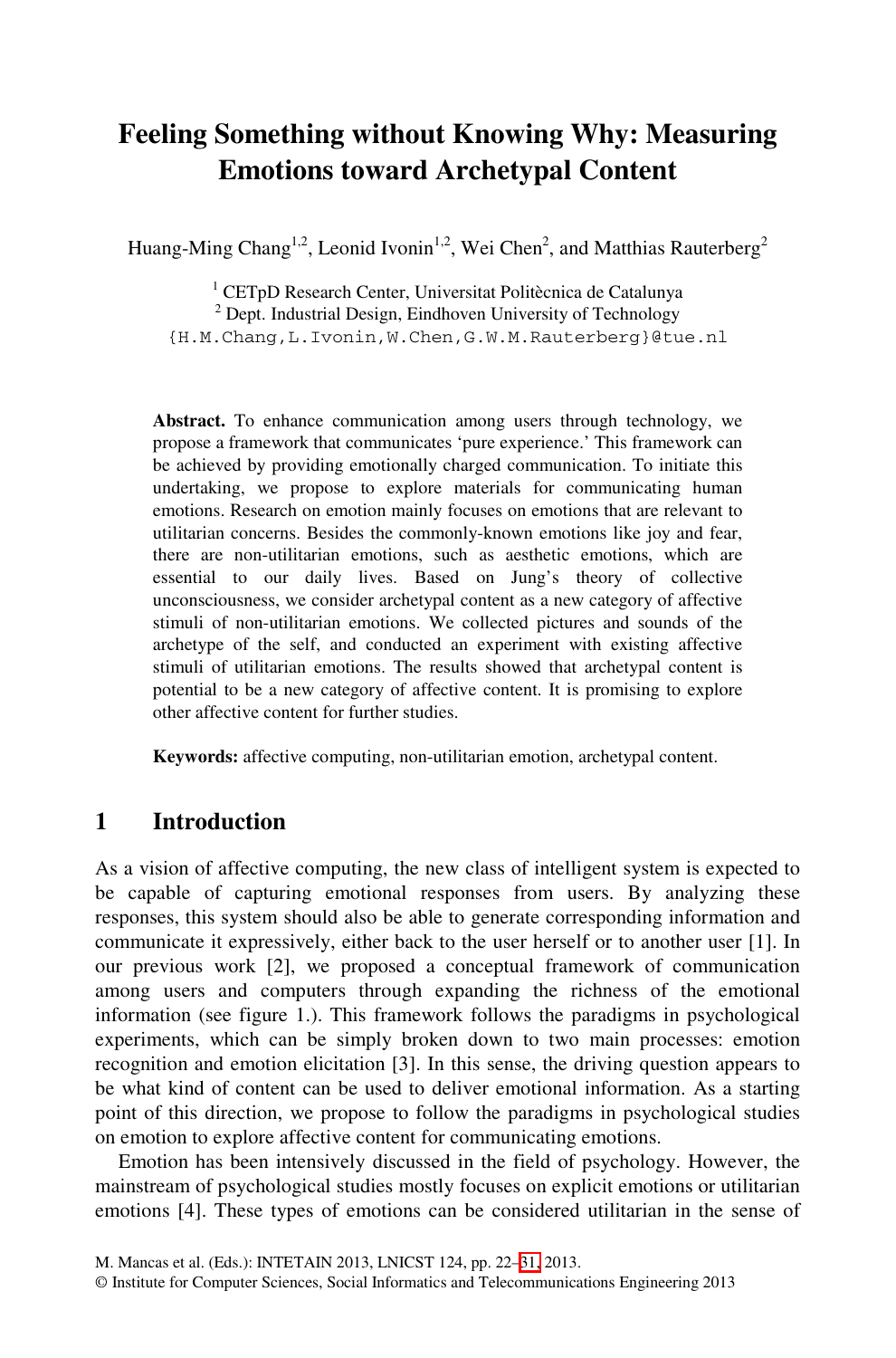facilitating our adaptation to events that have important consequences for our wellbeing, such as anger, fear, joy, disgust, and sadness. On the other hand, there are also other types of emotions that occur without attention or intention [5]. Nonutilitarian emotions are rarely discussed but still play important roles in our daily lives, e.g. aesthetic emotion. This kind of emotions is more delicate and difficult to describe. To enrich the diversity of affective content, we attempt to explore new content for non-utilitarian emotions. In this paper, we introduce the theory of the collective unconscious proposed by psychologist Carl Jung [6]. Based on this theory, we develop a new category of affective content that are considered to be nonutilitarian. An experiment was performed to investigate how people feel about this new category of affective content. The results are discussed in the later section. Then we provide our conclusion and future work in this direction.



**Fig. 1.** An intelligent system enables emotionally charged interaction (adapted from [2]). R<sub>A</sub> and  $R_B$  are emotion recognition;  $P_A$  and  $P_B$  are presenting stimuli as triggers to induce emotions in the receiver.

#### **2 Psychological Approach to Explore Affective Content**

There are many ways to elicit specific emotions under laboratory settings, e.g. hypnosis, imagery, and presenting affective stimuli [7]. For our purpose of exploring affective content for communicating emotions, presenting affective stimuli would probably be the most feasible and straightforward approach. The essence of this technique is to present selected audiovisual material to participants and measure their responses to these stimuli. Unlike the approaches involving confederate interaction procedures, this method may not provide psychological responses of high intensity but it ensures high degree of standardization [3]. As a benchmark for exploring new content, we look for reliable resources that provide affective stimuli with well documented results. Bradley and Lang developed the International Affective Picture System (IAPS) [8], and the International Affective Digital Sound System (IADS) [9], which are two of the broadly-used databases to investigate the correlation between subjects' self-reported emotions and the presented affective stimuli. IAPS and IADS are being developed to provide dimensional ratings of emotions for a large set of emotionally-evocative, internationally-accessible stimuli that include content across a wide range of semantic categories [8, 9].

The critical part of our research question is how we can define the new category of the affective content outside of the scope of existing psychological models of emotion. Psychologist Carl Jung proposed the idea of *collective unconsciousness*, saying that in contrast to the personal psyche, the unconsciousness has some content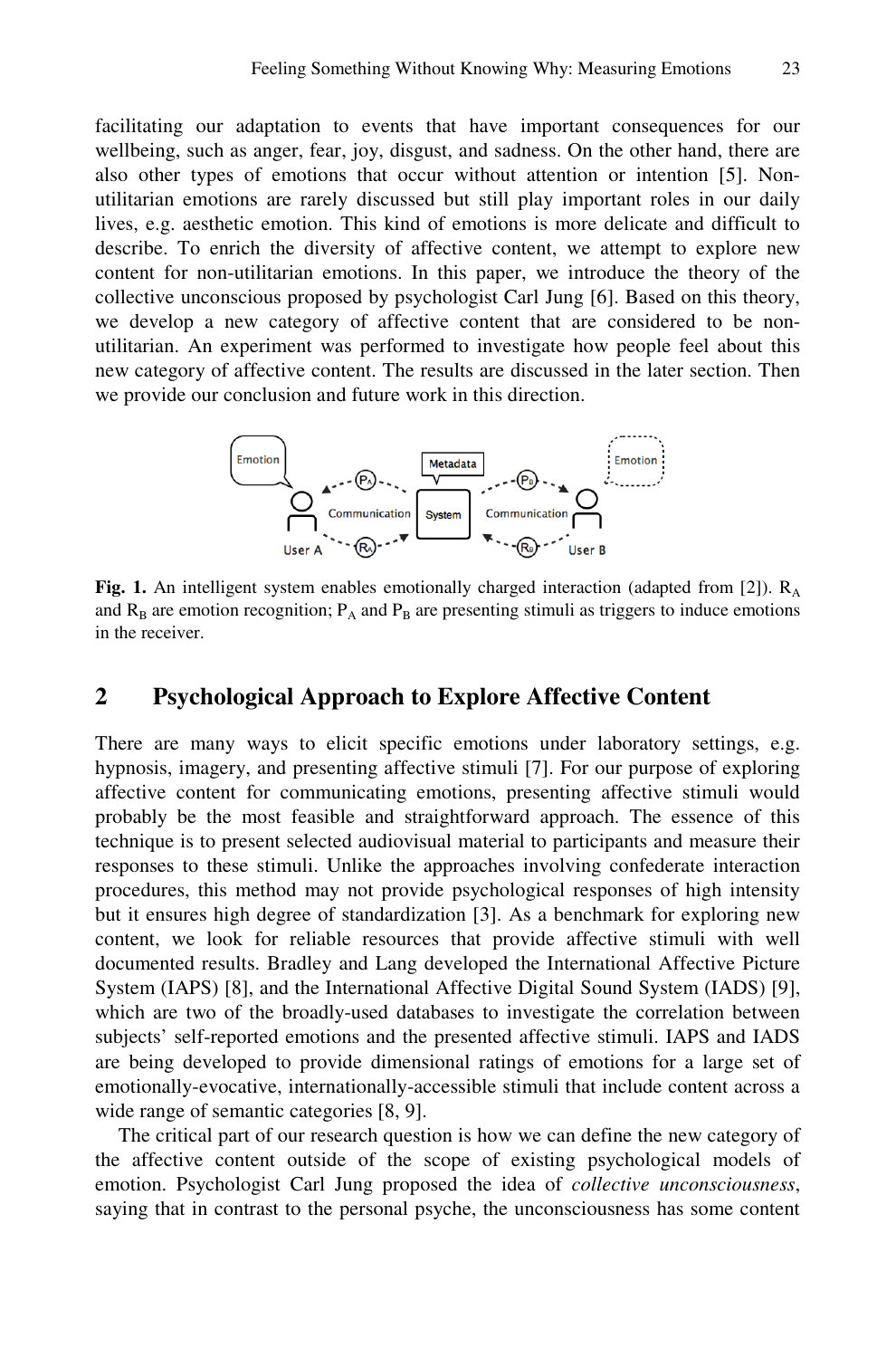and modes of behavior that are identical in all human beings [6]. The collective unconsciousness constitutes a common psychic substrate of a universal nature which is present in every human being. Jung further argued that the collective unconsciousness contains archetypes: ancient motifs and predispositions to patterns of behavior that manifest symbolically as archetypal images in dreams, art or other cultural forms [10]. Jung's theory was of great interests to some scholars. They therefore built an database — the Archive for Research in Archetypal Symbolism (ARAS) [11], which is a pictorial and written archive of mythological, ritualistic, and symbolic pictures from all over the world and from all epochs of human history.

Mandala, a cultural symbol originated in India, was considered as a typical archetypal symbol of *Self* [6]. The very basic form of Mandala is composed of one circle with one dot in its center, which shows the same pattern with the Celtic cross, the halo, the aureole, and rose windows (see Figure 2). Contemporary psychotherapists use Mandala drawing as a basic tool for self-awareness, selfexpression, conflict resolution, and healing [12, 13]. Furthermore, it could also be an assessment tool for patients to communicate their physical condition in a non-verbal manner [14]. It seems that the pictures of Mandala are potential to be the new category of affective content especially Mandala does not contain any utilitarian concerns due to the fact that the content of it is merely pure symmetric pattern in a circle.



**Fig. 2.** (a) traditional Tibetan Mandala (book cover of [10]) and (b) the Rose Window in western cultures (the window of the north rose of Notre Dame church, Paris [15])

As for archetypal sounds, very few resources can be found. 'Om' [16] and Solfeggio Frequencies [17] would probably the only resource can be considered as archetypal sounds. 'Om' or 'Aum' is a sacred syllable in Indian religions [16]. 'Om' is the reflection of the absolute reality without beginning or the end and embracing all that exists [18]. Moreover, Solfeggio frequencies are a set of six tones that were used centuries ago in Gregorian chants and Indian Sanskrit chants (i.e. 'Om'.) These chants contained special tones that were believed to impart spiritual blessings during religious ceremonies [17]. Solfeggio frequencies introduce the common fundamental sound that is both used in western Christianity and eastern Indian religions, which strongly resonate on Jung's theory of archetypal symbols. Therefore we included them as archetypal sounds in our study.

In order to perform our experiment in a limited period of time, we needed to categorize the existing stimuli and select proper number of stimuli for each category. We followed a previous study [19], which classified the stimuli in IAPS into four categories: Positive-Arousing (PA), Positive-Relaxing (PR), Neutral (NT), and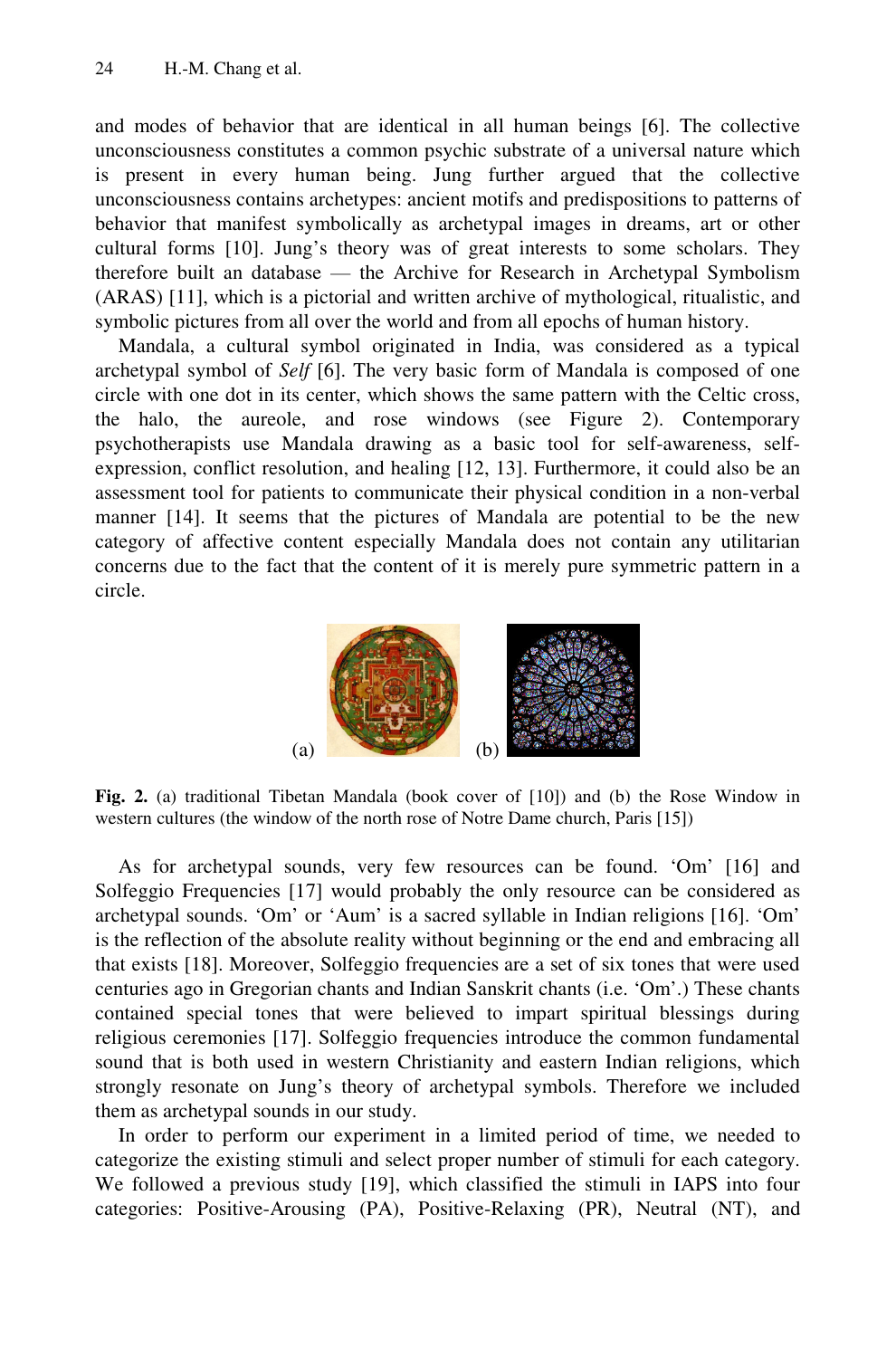Negative (NG). These four categories serve as the benchmark of stimuli of utilitarian emotions for comparison. We added Mandala pictures and Om sounds as the fifth category in our study.

### **3 Experiment**

The experiment followed within-subjects design. Therefore each session only accommodated one participant, and each participant viewed all the stimuli in a random order. At the beginning each participant was asked to sit in front of a monitor for displaying visual stimuli and two speakers for playing audio stimuli. The experiment was built with web-based system. All the experimental data were stored online in the database for further analysis. Before the real experiment started, each participant went through a tutorial to get familiar with the controls and the interface. After the introduction, two sessions started one after the other: picture session and sound session. During each session, the screen or the speakers presented one stimulus at a time for six seconds in a random order. After presenting each stimulus, the interface would pause for five seconds and then show the self-report screen to the participant. Our study followed the method used by IAPS [8] and IADS [9], utilizing the Self-Assessment Manikin scales (SAM) [20] for reporting their current emotional feelings, which consisted of three dimensions: valence, arousal, and dominance. No time limit for the participant to report his or her emotional feelings. Another 5-second pause appeared after the self-report, which was meant to let participants calm down and recover from the previously induced emotion. Then the next picture or sound clip was shown or played. All of the participants ran through the whole procedure individually.

We recruited 37 healthy participants, including 17 males (Mean age=, 26.00, Std. Deviation  $= 4.062$ ) and 20 females (Mean age = 27.35, Std. Deviation  $= 7.322$ ). Most of the participants are students and researchers associated with Eindhoven University of Technology. The participants had diverse nationalities: 17 from Asia (China, India, Indonesia, and Taiwan), nine from Europe (Belgium, the Netherlands, Russia, Spain, and Ukraine), eight from Middle East (Turkey and United Arab Emirates), and three from South America (Colombia and Mexico).

IAPS and IADS contain huge amounts of visual and audio stimuli, including 1194 pictures and 167 sound clips. However, we needed to select a reasonable number of stimuli for conducting a within-subject experiment. Therefore we decided to pick six stimuli for each category to control the duration of each session within one hour. The selection of the stimuli took into account not only the embedded emotional value provided by IAPS and IADS but also the content of the stimuli. This is to ensure the diversity of the stimuli that would enhance the validity of our experiment. For example, the most positive and arousing content (which is PA category) are usually relevant to erotic pictures or sounds. If we had solely selected erotic content as PA category, the validity of this category would have become questionable. We have to include other featured content such as adventure, sports, and delicious food. Although we had tried to pick stimuli in a reasonable manner, the selection might still be biased because the selection work relied on our own judgment.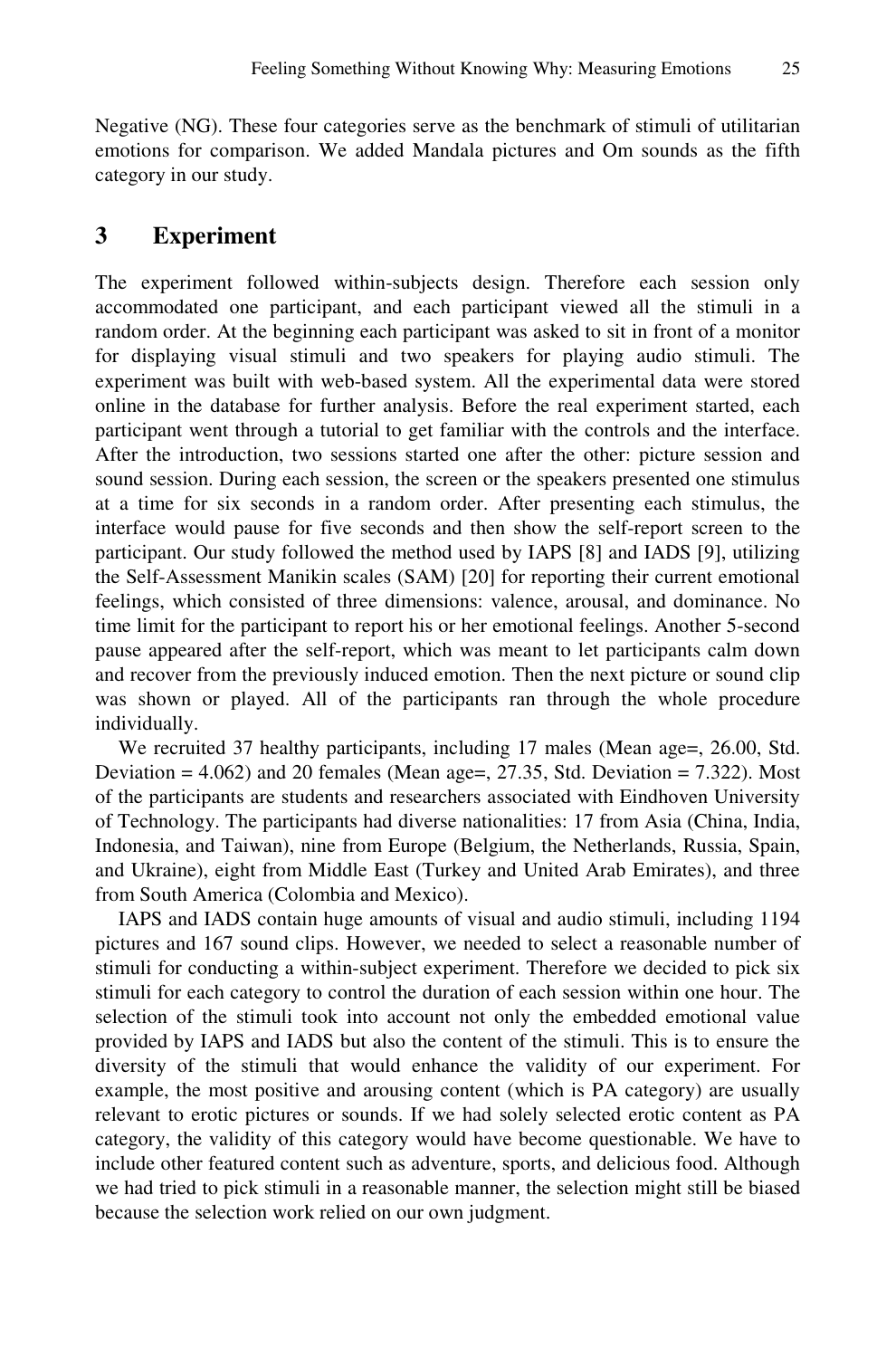The same criteria were used to select the materials for the fifth category archetypal content (AR), with the main difference that the distribution of archetypal content in the affective space is not defined yet. To sum up, there were two kinds of media, which were pictures and sound clips; each media type contained five categories, which were mentioned above as PR, PA, NT, NG, and AR; each category comprised of 6 stimuli. In total, 30 pictures and 30 sound clips were selected and included as experimental materials in our experiment (see table 1).

**Table 1.** An overview of the stimuli used in our experiment. Each medium consists of five categories: Positive-Arousing (PA), Positive-Relaxing (PR), Neutral (NT), Negative (NG), and Archetypal (AR).

|            | Media Category | <b>Stimuli (Code Number or Name)</b>                 | Source      |
|------------|----------------|------------------------------------------------------|-------------|
| Picture PA |                | 4652, 4668, 7405, 8080, 8179, 8490                   | <b>IAPS</b> |
|            | PR.            | 1605, 1610, 2060, 2260, 5760, 5891                   | <b>TAPS</b> |
|            | NT             | 5530, 7000, 7050, 7090, 7175, 7705                   | <b>IAPS</b> |
|            | NG             | 3053, 3170, 6230, 6350, 9321, 9412                   | <b>IAPS</b> |
|            | AR             | 3Hc.041, 3Pa.208, 5Ef.007, 7Ao.014, Mandala001 [10], | ARAS[11]    |
|            |                | the Wheel of Life [21]                               |             |
| Sound      | <b>PA</b>      | 110, 201, 215, 352, 360, 367                         | <b>IADS</b> |
|            | <b>PR</b>      | 150, 151, 172, 230, 726, 810                         | <b>IADS</b> |
|            | NT             | 171, 262, 376, 377, 708, 720                         | <b>IADS</b> |
|            | NG             | 115, 255, 260, 277, 286, 424                         | <b>IADS</b> |
|            | AR             | SF396Hz, SF417Hz, SF528Hz, SF639 Hz, SF741 Hz, Om    | $[22]$ [23] |

## **4 Results and Discussion**

An appropriate statistical test for the design of our experiment would be multivariate analysis of variance (MANOVA) for repeated measures. It showed significant main effects on the variable of 'media type'  $(F(3, 34) = 3.596, p = 0.023, Wilks' Lambda)$ and 'category' (F (12, 375.988) =67.870, p<0.001, Wilks' Lambda). There also exists significance on the interaction between 'media type' and 'category' (F (12, 375.988)  $=4.629$ ,  $p<0.001$ , Wilks' Lambda). Next, we proceeded to look into the test of (univariate) repeated measures ANOVA (Huynh-Feldt) on the variable 'category', the three affective ratings all show significance: valence  $(F(3.181, 114.514) = 257.641$ , p<0.001), arousal (F (3.321, 119.546) =81.302, p<0.001), dominance (F(2.414,  $86.898 = 28.025$ , p $<0.001$ ).

We performed the tests of within-subject contrasts on affective ratings to see if the emotions induced by archetypal category are different from other four categories of utilitarian emotions (see table 2). Archetypal content was set as the reference category to be compared. The tests on valence dimension between archetypal content (including both pictures and sounds) and other four categories all show significance. Then we look into the descriptive statistics. For both media (pictures and sounds), the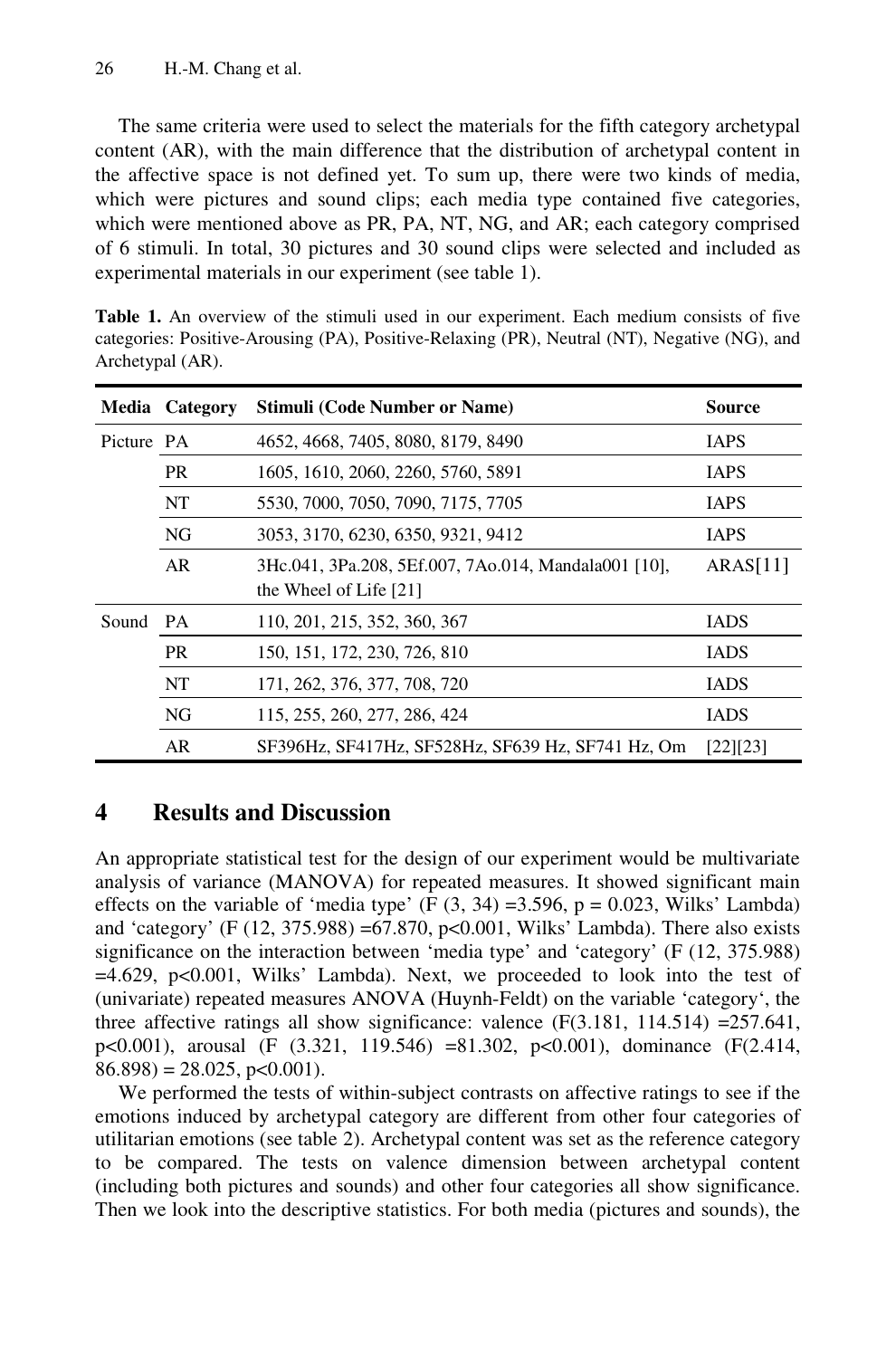rating of archetypal content on valence was lower than 'positive relaxing' and 'positive arousing' categories, higher than 'neutral' and 'negative' categories. The explained variance of 'positive relaxing' (**η<sup>2</sup>** =0.780) and 'negative' (**η<sup>2</sup>** =0.912) are remarkably high, whereas 'positive arousing' (**η<sup>2</sup>** =0.275) and 'neutral' (**η<sup>2</sup>** =0.103) are relatively low. Same tests were performed on arousal and dominance dimensions. Along these two dimensions, the results only show significance among 'positive arousing' and 'negative' categories. Then we looked into the descriptive statistics (see table 2). For both media (pictures and sounds), the arousal rating of archetypal category is lower than 'positive arousing' and 'negative' categories; the dominance rating of archetypal category is lower than 'positive arousing' category, but higher than 'negative' category.

**Table 2.** Statistical results of the affective ratings (valence, arousal, and dominance) on each category of pictures and sounds. Specification of effect column shows the results of the tests of within-subject contrasts on affective ratings, comparing archetypal category (AR) with each of the four categories (PR, PA, NT, and NG).

| Rati                   | Cate      | Picture  |        | Sound    | <b>Specification of effect</b> |                     |                 |                          |
|------------------------|-----------|----------|--------|----------|--------------------------------|---------------------|-----------------|--------------------------|
| $\mathbf{n}\mathbf{g}$ | gory      | Mean     | Std.Er | Mean     | Std.Er                         | <b>F</b> value      | P               | $\eta^2$                 |
| Val                    | AR        | 0.914    | 0.154  | 0.446    | 0.167                          |                     |                 |                          |
| ence                   | <b>PR</b> | 2.279    | 0.120  | 1.743    | 0.127                          | $F(1,36) = 127.905$ | $<0.001***$     | 0.780                    |
|                        | PA        | 1.509    | 0.162  | 1.293    | 0.159                          | $F(1,36) = 13.629$  | $0.001$ ***     | 0.275                    |
|                        | NT        | 0.631    | 0.122  | 0.248    | 0.102                          | $F(1,36) = 4.151$   | $0.049*$        | 0.103                    |
|                        | NG        | $-2.766$ | 0.151  | $-2.243$ | 0.119                          | $F(1,36) = 373.370$ | $<0.001***$     | 0.912                    |
| Aro                    | AR        | $-0.527$ | 0.193  | $-0.586$ | 0.196                          |                     |                 | $\overline{\phantom{a}}$ |
| usal                   | <b>PR</b> | $-1.095$ | 0.242  | $-0.608$ | 0.174                          | $F(1,36) = 1.962$   | 0.170           | 0.052                    |
|                        | PA        | 1.261    | 0.180  | 1.189    | 0.120                          | $F(1,36) = 130.282$ | $<0.001***$     | 0.784                    |
|                        | NT        | $-0.833$ | 0.188  | $-0.203$ | 0.131                          | $F(1,36) = 0.082$   | 0.776           | 0.002                    |
|                        | NG        | 1.649    | 0.214  | 1.694    | 0.155                          | $F(1,36) = 188.628$ | $<0.001***$     | 0.840                    |
| Do<br>min<br>ance      | AR        | 0.324    | 0.148  | 0.432    | 0.185                          |                     |                 |                          |
|                        | <b>PR</b> | 0.617    | 0.216  | 0.604    | 0.151                          | $F(1,36) = 2.296$   | 0.138           | 0.060                    |
|                        | PA        | 0.901    | 0.182  | 0.730    | 0.145                          | $F(1,36) = 6.191$   | $\ast$<br>0.018 | 0.147                    |
|                        | NT        | 0.423    | 0.143  | 0.009    | 0.090                          | $F(1,36) = 2.929$   | 0.096           | 0.075                    |
|                        | NG        | $-1.243$ | 0.281  | $-1.054$ | 0.205                          | $F(1,36) = 36.969$  | ***<br>< 0.001  | 0.507                    |

(\* means p value  $< 0.05$ , which shows significance; \*\* means p value  $< 0.01$ , which shows high significance; \*\*\* means p value  $\leq 0.001$ , which shows very high significance.)

Scatterplots of the ratings on valence and arousal (see Figure 3) provides a general overview of archetypal content and plot the other four categories in affective space. It needs to be noticed that the distribution of the 'archetypal' category (both pictures and sounds) in the affective space is very close to the 'neutral' category. Moreover, the significance appears to be very weak ( $p = 0.049$ ) and the explained variance is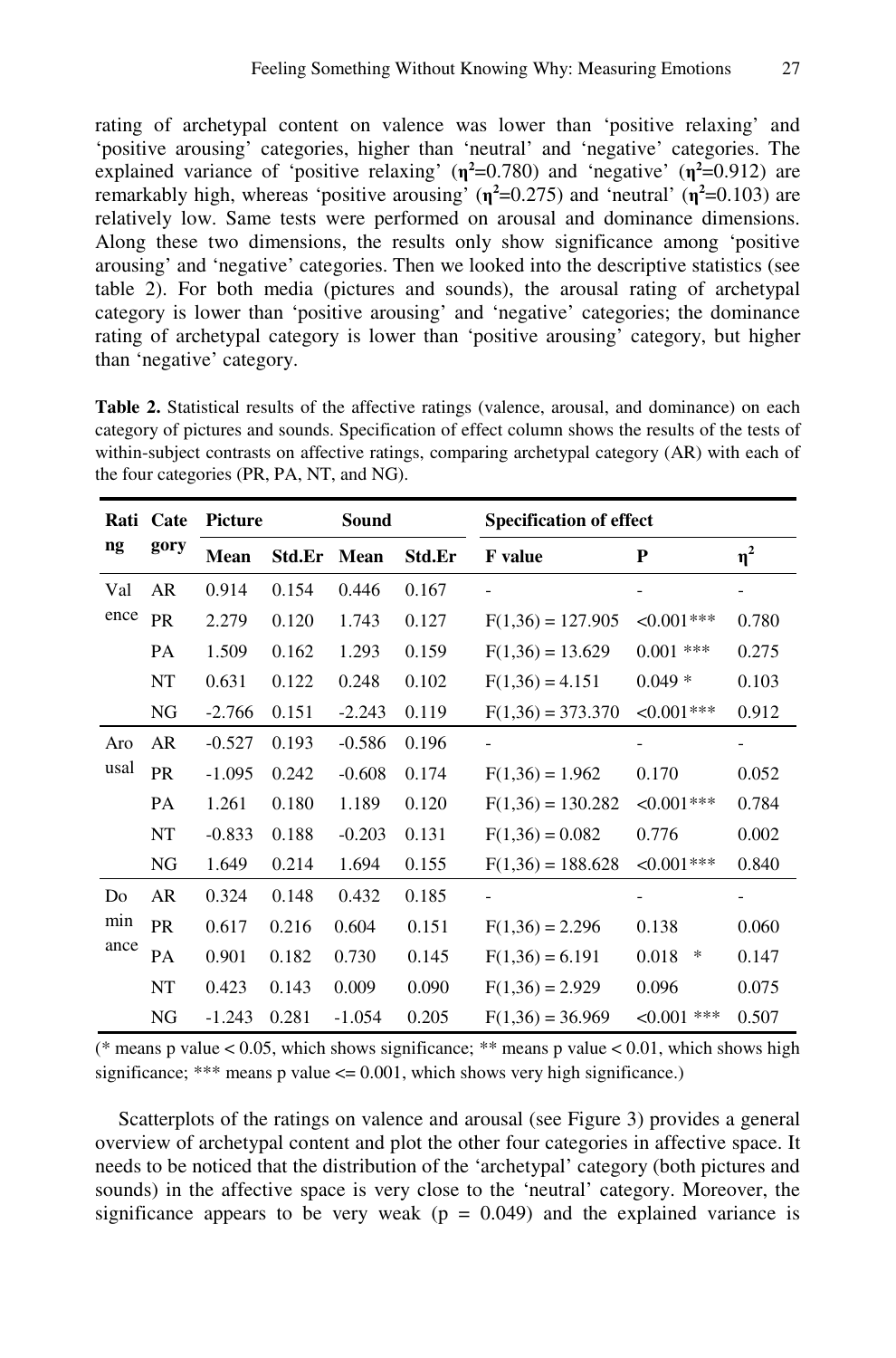relatively low  $(\eta^2=0.103)$ . Therefore, we performed an in-depth analysis specifically on the comparison between the 'archetypal' category and the 'neutral' category. It still showed significant main effects on the variable of 'media type' (F (3, 34)=4.218, p = 0.012, Wilks' Lambda) and the interaction between 'media type' and 'category' (F(3, 34)=6.162, p=0.002, Wilks' Lambda). However, the significance on the variable 'category' disappeared  $(F(3, 34)=1.946, p=0.141,$  Wilks' Lambda). In order to have a clear view of the difference between the archetypal content and the neutral content, we proceeded to conduct the same test on different media type (pictures and sounds) separately. The results can be found in table 3.



**Fig. 3.** Scatterplots for participants' rating of valence and arousal on affective pictures (a) and sounds (b). Archetypal (AR), Positive-Relaxing (PR), Positive-Arousing (PA), Neutral (NT), Negative (NG).

**Table 3.** Statistical results of the affective ratings (valence, arousal, and dominance) for the Archetypal (AR) and the Neutral (NT) category on different media types

| Media   | Valence           | <b>Arousal</b>    | <b>Dominance</b>  |
|---------|-------------------|-------------------|-------------------|
| Picture | $F(1,36) = 5.151$ | $F(1,36) = 5.820$ | $F(1,36) = 0.911$ |
|         | $p = 0.029$ *     | $p = 0.021$ *     | $p = 0.346$       |
| Sound   | $F(1,36) = 1.321$ | $F(1,36) = 2.764$ | $F(1,36) = 7.040$ |
|         | $p = 0.258$       | $p = 1.05$        | $p = 0.012$ *     |

( $*$  means p value < 0.05, which shows significance)

For the media type 'picture', it demonstrated significant effects on the valence dimension (F(1,36) = 5.151, p = 0.029) and the arousal dimension (F(1,36) = 5.820, p = 0.021 ). For the other media type 'sound', only the dominance value shows significance (F(1,36) = 7.040,  $p = 0.012$ ). Bringing all the above analysis together, it can be argued that the emotions induced by archetypal content are distinctive from most of the utilitarian emotions. Although the differences between archetypal content and the neutral content are relatively minor, they can still be differentiated if we compare them only with the same media type.

Since our main purpose is to enable an intelligent system to recognize human emotions, we need to build and evaluate predictive models. Because we have already known the previous tests have shown significant main effects on the media type, we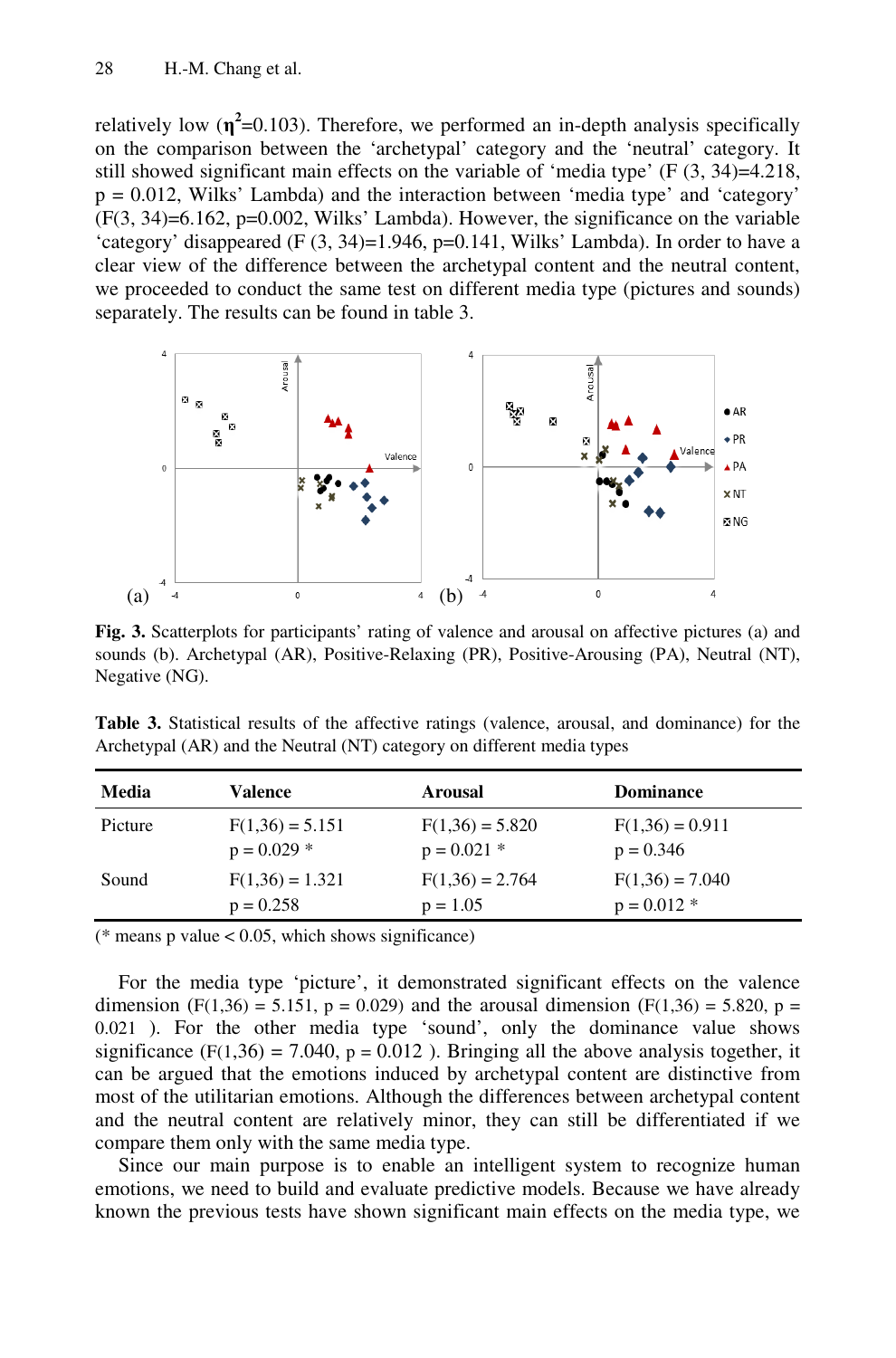therefore fed the SAM ratings for affective pictures and sounds separately into Linear Discriminant Analysis (LDA), and obtained two predictive models. We present the confusion matrices generated by LDA to evaluate how well the model can predict stimuli of each category based on the data of the SAM scale. Only the cross-validated results are reported. The predictive model derived from LDA on the data for affective pictures obtains  $55.8\%$  accuracy and the effect size is large (canonical correlation = 0.770). On the other hand, the predictive model derived from LDA on the data for affective sounds obtains an accuracy of 49.4% and the effect size is also large (canonical correlation  $= 0.679$ ). Based on the obtained confusion matrices (see table 4 and table 5), we can see that all the four stimuli of utilitarian emotions can be easily recognized, which means that the selected stimuli are nicely chosen to be a benchmark. However, archetypal pictures are more likely to be recognized as the neutral or positive relaxing pictures. Meanwhile, archetypal sounds can be correctly recognized up to 31.1% accuracy. To summarize, although archetypal pictures and sounds are significantly different from other four categories of stimuli of utilitarian emotions, the predictive models seem still not robust enough for emotion recognition.

**Table 4.** The confusion matrix of the model obtained from LDA on the SAM ratings for the affective pictures [count (percentage)]. Archetypal (AR), Positive-Relaxing (PR) Positive-Arousing (PA), Neutral (NT), Negative (NG). Canonical Correlation = 0.770, Effect Size = Large, 55.8% of the cross-validated grouped cases are correctly classified. The cell with bold numbers means the percentage where the category was correctly predicted.

| Category  | Predicted Group Membership | Total                 |               |               |               |              |
|-----------|----------------------------|-----------------------|---------------|---------------|---------------|--------------|
|           | AR                         | PR                    | PА            | NT            | NG            |              |
| AR        | $27(12.2\%)$               | 54(24.3%)             | $28(12.6\%)$  | 105(47.3%)    | $8(3.6\%)$    | $222(100\%)$ |
| <b>PR</b> | $15(6.8\%)$                | 123(55.4%) $52(23.4)$ |               | $27(12.2\%)$  | $5(2.3\%)$    | 222(100\%)   |
| <b>PA</b> | 15(6.8%)                   | $32(14.4\%)$          | $137(61.7\%)$ | $15(6.7\%)$   | $23(10.4\%)$  | 222(100\%)   |
| <b>NT</b> | $21(9.5\%)$                | $35(15.8\%)$          | $20(9.0\%)$   | $138(62.2\%)$ | $8(3.6\%)$    | 222(100\%)   |
| NG        | $5(2.3\%)$                 | $2(0.9\%)$            | 6(2.7%)       | $15(6.8\%)$   | $194(87.4\%)$ | 222(100\%)   |

**Table 5.** The confusion matrix of the model obtained from LDA on the SAM ratings for the affective sounds [count (percentage)]. Archetypal (AR), Positive-Relaxing (PR) Positive-Arousing (PA), Neutral (NT), Negative (NG). Canonical Correlation =  $0.679$ , Effect Size = Large, 49.4% of the cross-validated grouped cases are correctly classified.

| Category  | Predicted Group Membership | Total                  |               |              |               |              |
|-----------|----------------------------|------------------------|---------------|--------------|---------------|--------------|
|           | AR                         | <b>PR</b>              | PА            | NT           | NG            |              |
| AR        | $69(31.1\%)$               | $49(22.1\%)$           | $21(9.5\%)$   | $45(20.3\%)$ | $38(17.1\%)$  | 222(100\%)   |
| <b>PR</b> | $29(13.1\%)$               | $102(45.9\%)$ 53(23.9) |               | $31(14.0\%)$ | $7(3.2\%)$    | 222(100\%)   |
| PA        | $7(3.2\%)$                 | 37(16.7%)              | $123(55.4\%)$ | $29(13.1\%)$ | 26(11.7%)     | 222(100\%)   |
| NT        | $64(28.8\%)$               | $28(12.6\%)$           | $31(14.0\%)$  | $67(30.2\%)$ | $32(14.4\%)$  | $222(100\%)$ |
| NG        | $3(1.4\%)$                 | $5(2.3\%)$             | 17(7.7%)      | $10(4.5\%)$  | $187(84.2\%)$ | $222(100\%)$ |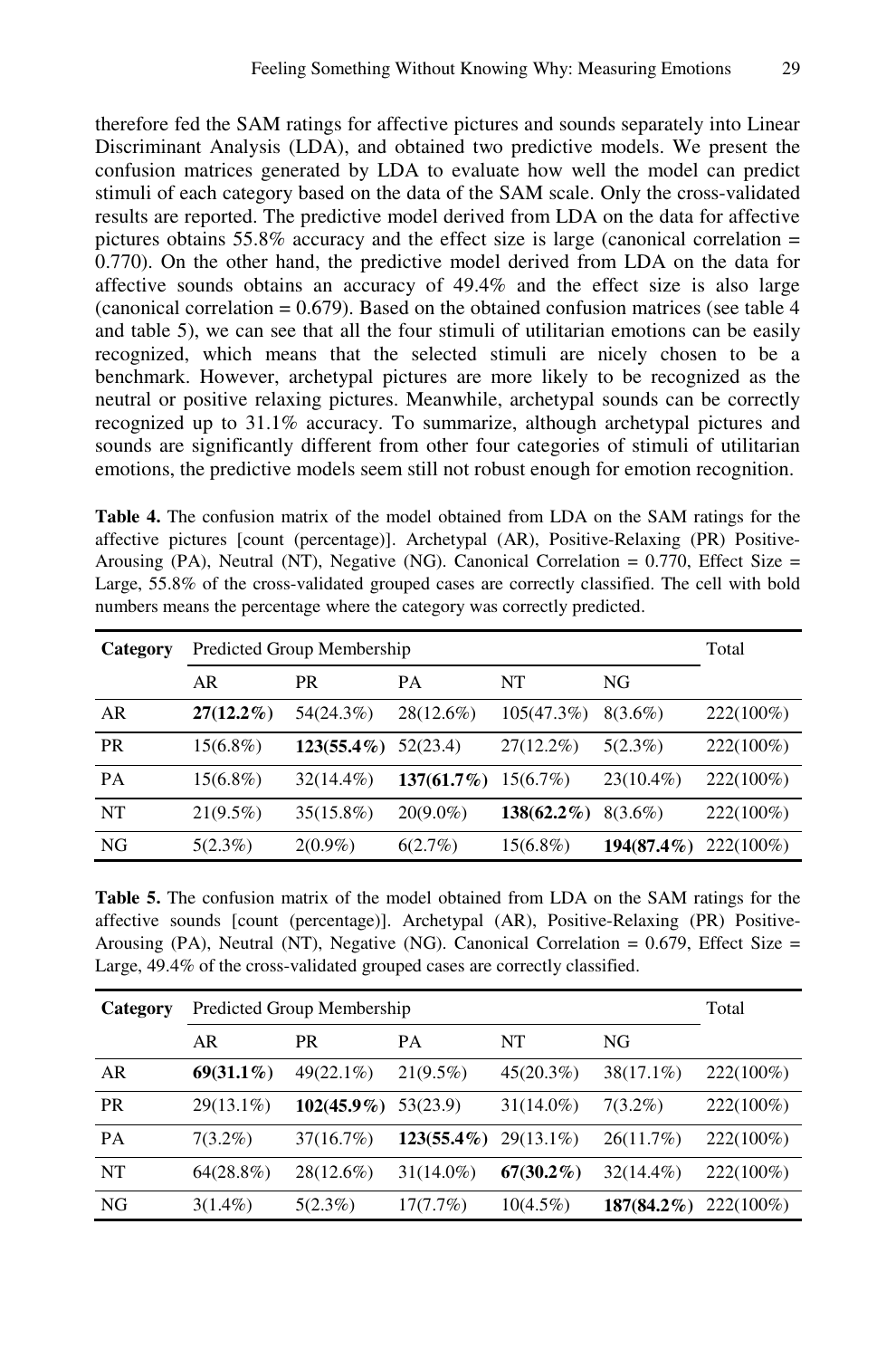According to the results of our study, it is clear that archetypal stimuli (AR) are distinctive from most of the stimuli of utilitarian emotions (e.g. PA, PR, and NG). Although we can still differentiate AR and NT, it appears that the emotional responses to these two categories seemed to be very similar to each other. Nevertheless, we do not consider it as a minor finding. Instead, this can lead to many interesting discussions. First, since the SAM scale was designed focusing on the investigation of utilitarian emotions, it is unclear if it is capable of differentiating nonutilitarian emotions. Moreover, IAPS contains some stimuli of 'abstract art' that are also considered to be neutral (e.g. No.7192 in IAPS). In this sense, it seems that we need more dimensions in affective space for representing non-utilitarian emotions. Second, Jung claims that archetypes are hidden in the collective unconsciousness and cannot be accessed consciously. Although Mandala and Om are embodied the archetype of self as visual and audio stimuli, it is probably difficult for subjects to consciously introspect their emotions toward archetypal symbols. Regarding this issue, some previous study has suggested using physiological measurement for recognizing implicit emotions [24]. It seems promising to apply this approach for future studies in this direction.

# **5 Conclusion**

Our study aims at exploring new affective content to enhance the richness of emotional information that can be used for human-computer interaction. Our preliminary findings demonstrated that archetypal symbolism could be a new resource for developing new affective content for designing emotionally charged communication. Besides the archetype of the 'self', many other kinds of archetypal content is still available, e.g. hero and shadow. Emotions that induced by these contents are still unknown. It would be a promising direction to investigate the emotional qualities induced by archetypal content, and utilize the findings to design a better media to communicate 'pure experiences' for mental well-being.

**Acknowledgement.** This work was supported in part by the Erasmus Mundus Joint Doctorate in Interactive and Cognitive Environments, which is funded by the EACEA Agency of the European Commission under EMJD ICE FPA n 2010-0012.

# **References**

- 1. Scheirer, J., Picard, R.W.: Affective Objects. MIT Media Laboratory Perceptual Computing Section Technical Report No. 524 (1999)
- 2. Chang, H.-M., Ivonin, L., Chen, W., Rauterberg, M.: Lifelogging for hidden minds: Interacting unconsciously. In: Anacleto, J.C., Fels, S., Graham, N., Kapralos, B., Saif El-Nasr, M., Stanley, K. (eds.) ICEC 2011. LNCS, vol. 6972, pp. 411–414. Springer, Heidelberg (2011)
- 3. Rottenberg, J., Ray, R.D., Gross, J.J.: Emotion elicitation using films. In: Coan, J.A., Allen, J.J.B. (eds.) Handbook of Emotion Elicitation and Assessment, pp. 9–28. Oxford University Press, USA (2007)